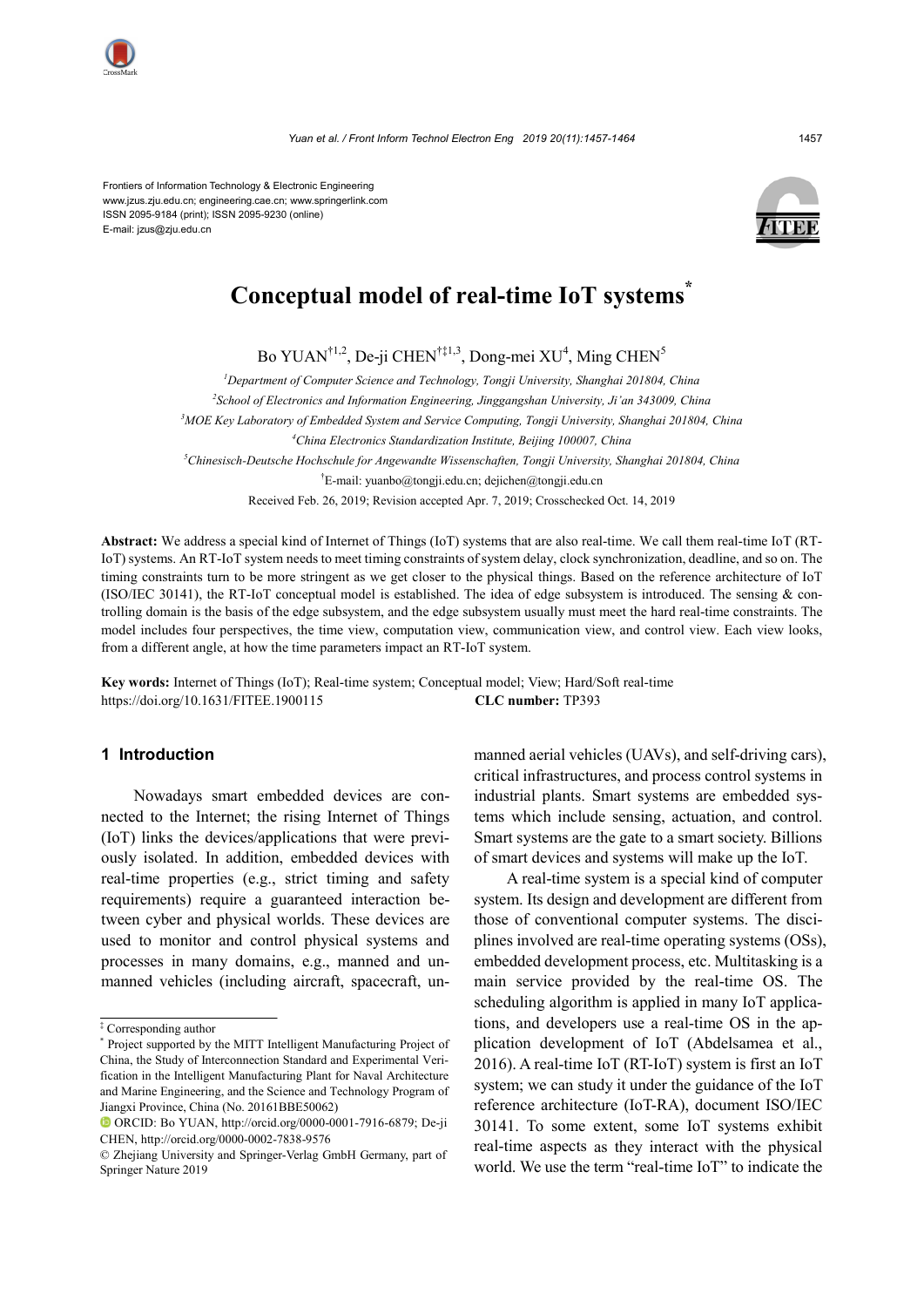IoT systems that are also real-time systems, i.e., behaving under timing constraints. Likewise, we need to pay special attention to an RT-IoT system; many of its important aspects are not sufficiently described in the IoT-RA. As a matter of fact, some categories of RT-IoT systems, such as Industrial IoT (IIoT) systems (Hossain and Muhammad, 2016) and cyber-physical systems (CPSs) (Lin and Shu, 2010), have drawn much interest. Jin (2017) explored which CPS research topics are related to the emerging information technology (IT) trends and investigated how CPS technologies have been implemented in the industry. Lu (2017) proposed a potential framework of CPS systematically. Many IoT practitioners ignore realtime aspects and consider IoT simply as an extension of the Internet.

Industry 4.0 systems, Industrial Internet systems, CPS, and the so-called IT+OT (operation technology) systems are different kinds of RT-IoT systems; they all exhibit real-time requirements. In the "Implementation Proposals for Germany Industry 4.0," Industry 4.0 (I4.0) was described as follows: "Essentially, Industry 4.0 means to integrate the cyberphysical system into the manufacturing and logistic industry and use the Internet of Things and Internet of Services in the production process. This will create profound influence on the value realization, business mode, downstream services and work organization." In the White Paper for the Framework of the Cyber-Physical System of the National Institute of Standards and Technology, it was pointed out that the cyberphysical system and the Industrial Internet (II) are similar/relevant concepts. There is a large part of overlay in the aspects of the cyber-physical system and IoT. CPS is the next generation embedded system; an embedded system is a real-time system. We can thus say CPS is a real-time system of connected things, i.e., an RT-IoT system.

## **2 Real-time IoT system**

## **2.1 Real-time system**

A real-time system is one whose basic specification and design correctness arguments must include its ability to meet its timing constraints (Kim and Sang, 1995). This implies that its correctness depends not only on logical correctness, but also on timeliness

of its actions. To function correctly, it must produce a correct result within a specified time, called deadline. In these systems, an action performed too late (or too early) may be useless or even harmful, even if it is functionally correct. If timing requirements coming from certain essential safety-critical applications are violated, the results can be catastrophic. They may cause serious damage to the system or to its environment, including injury or even death of people involved. These are called hard real-time systems. By contrast, there are applications that have deadlines which are noncritical. For example, one can define a transmission as failure if voice packets are not delivered by a certain deadline during a teleconference session. However, in this application, such a failure will not be catastrophic. This type of system is called a soft real-time system.

## **2.2 Conceptual model**

A new method for energy-saving and emissionreduction (ESER) life cycle assessment (LCA) based on IoT and bill of material (BOM) was proposed in Tao et al. (2014). A four-layer (i.e., perception access layer, data layer, service layer, and application layer) ESER LCA system based on IoT and BOM was designed and presented, as well as the key technologies and functions in each layer. Catarinucci et al. (2015) proposed a novel, IoT-aware, smart architecture for automatic monitoring and tracking of patients, personnel, and biomedical devices in hospitals and nursing institutes. A real-time information capturing and integration architecture of the Internet of Manufacturing Things (IoMT) was presented to provide a new paradigm by extending the techniques of IoT to the manufacturing field (Zhang et al., 2015). Based on the IoT-RA in the International Electro Technical Commission (IEC) standard 30141, we define our conceptual model.

In IEC standard 30141 (ISO/IEC, 2018), an IoT system is grouped into six domains. They are user domain (UD), physical entity domain (PED), sensing & controlling domain (SCD), operations & management domain (OMD), access & communication domain (ACD), and application & service domain (ASD).

Fig. 1 is the conceptual model of an RT-IoT system. First, an RT-IoT system is still an IoT system. Its conceptual model is extended from that of the sixdomain model. A typical RT-IoT system is a system of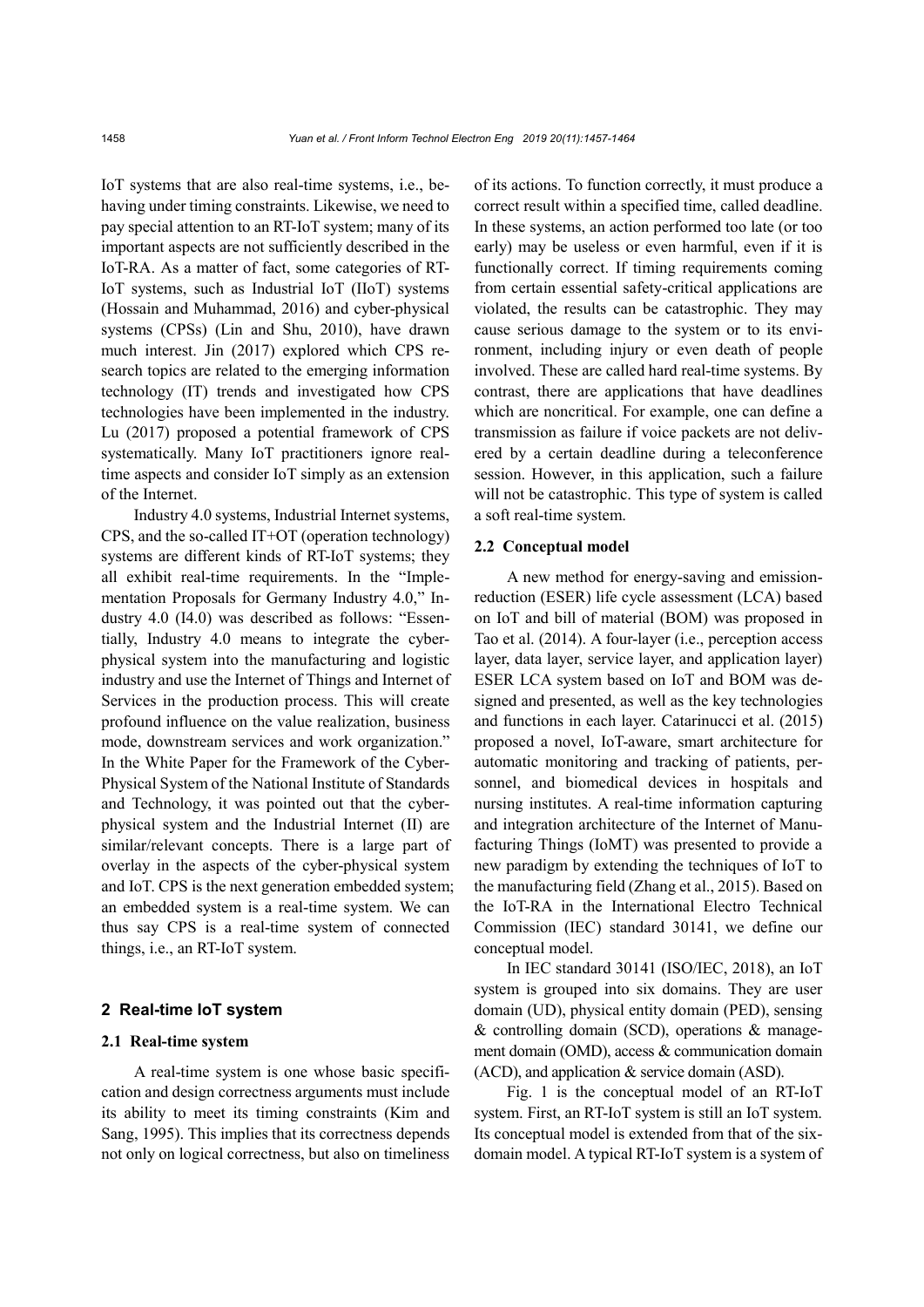

**Fig. 1 Conceptual model of a real-time Internet of Things (IoT) system**

systems. The subsystem operates independently. As an IoT subsystem, the edge subsystem includes some elements of other domains. Timing constrains are the major characteristics of an RT-IoT system.

Each domain and each functional component must have a sense of time. Their local clock must be synchronized with a single master clock in the system. On top of this, the timing constraints can be defined and satisfied. This SCD interacts directly with the physical world, and usually is of hard real-time constraint. The timing constraint softens as we move further away from the PED.

## **2.3 Examples of real-time IoT systems**

IIoT systems are typical RT-IoT systems. The II Consortium has launched many test beds (http://www. iiconsortium.org/test-beds.htm). They are representative of RT-IoT systems. There are also hard RT-IoT systems in smart homes. For example, if smoke detectors are part of an IoT system, they must be real-time systems. When fire breaks out, the smoke detectors must send the alarm information to people within the area and firefighters and police in distant places. The firefighting equipment must be activated.

#### **3 Characteristics of an RT-IoT system**

## **3.1 Real-time computing**

Embedded real-time systems are mostly in the form of small scales and various types. Therefore, there is no uniform system standard corresponding to them. There have been few uniform standards. For computer operating systems, IEEE 1003 (ISO/IEC 9945), Standardized Portable Operating System Interface of UNIX (POSIX) Specification, defines the portable operating system interface, whereas there is no standard for real-time systems. Many commercial or open-source real-time operating systems support priority and common process scheduling algorithms, but calling interface and parameter combinations are not the same. For RT-IoT systems, versatility and interactivity become especially important. Without standards in this area, the development and operation of RT-IoT, a large-scale heterogeneous system, is difficult.

## **3.2 Real-time network**

The support for real-time communication networks is lacking, and its importance has been increasingly recognized. In 2015, the Internet Engineering Task Force (IETF) established the DetNet Working Group. DetNet means a deterministic network, providing the worst-case bounds of delay, packet loss, and jitter, to determine a definite delay. The IEEE 802.1 Time-Sensitive Task Group (TSN TG) also researches network support for time parameters.

#### **3.3 Real-time control**

In contrast, the standardization work for realtime control is relatively mature. The standards in the industry automation field have been very well segmented and specific. For example, various control algorithm parameters in the process industry are standardized. However, there are few uniform standards across the industries. The size, complexity, and popularity of RT-IoT systems are evoking the experts from different fields to research the internal and external interconnections among IoT systems.

## **3.4 Feedback loop**

Although Lindberg and Arzen (2010) proposed a feedback control method for the cyber-physical system, they assumed that the task is running continuously until the resource is lacking, and that it is suitable for the processing of streaming media. In most cases, an RT-IoT system involves control loops. Gao and Lu (2012) built a new task model for hard RT-IoT systems with feedback tasks and non-feedback tasks,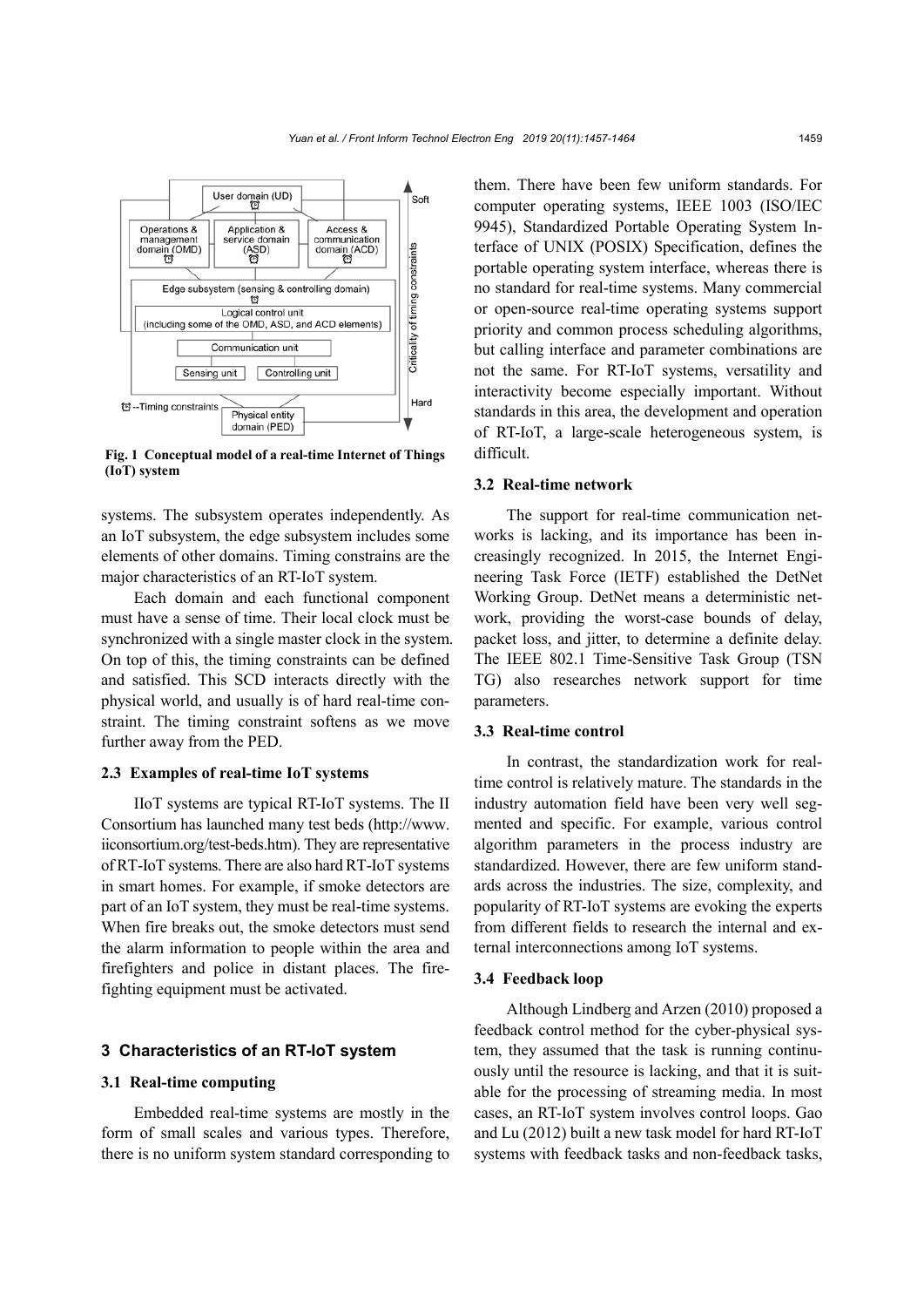and presented a new response time analysis method. Sensor measurement of the physical world is used in the decision-making controller module, which drives the actuator to modify the physical entities. The changes of these physical entities are measured by the sensors again, thus forming a continuous closed loop. This is common in most automation systems, programmable logic controllers (PLCs), or distributed control systems (DCSs). People have been developing and practicing automation systems for a long time. Yet, a common standard that allows the IoT systems to interface with automation systems such as PLC or DCS is missing with regard to IoT systems, unnecessarily placing the RT-IoT system in isolated information islands. Fig. 2 shows a typical feedback loop in the IoT PED domain.

## **3.5 Complexity**

An RT-IoT system is usually very complex, being a system of subsystems. A common language is needed to exchange data between different systems and different subsystems, which is one of the basic requirements. IoT is a very complex heterogeneous network, including the connections among various types of networks through various communication technologies (Xu LD et al., 2014).

In Fig. 3, the left-hand side is the domain model from ISO/IEC 30141. An RT-IoT system may contain





**Fig. 2 Feedback loop**

**Fig. 3 Internet of Things (IoT) reference architecture**

multiple sensing and controlling units, being a system of systems; these multiple units work cooperatively to provide services. The subsystem units are shown as dots on the right-hand side in Fig. 3. Each unit works independently for a specific task; meanwhile, they work coordinately via other shared domains.

## **4 Viewpoints**

In this section we look at an RT-IoT system from different perspectives and describe its properties and requirements.

## **4.1 Time view**

Palattella et al. (2013) advocated the use of an IEEE/IETF standardized IoT architecture along with a recently introduced data-centric scheduling algorithm known as the traffic-aware scheduling algorithm (TASA). Applying graph theoretical tools to the multi-channel, time-synchronized, and duty-cycled nature of TASA, they rigorously derived the minimum number required for active slots (impacting end-to-end delays) and network duty-cycle (impacting lifetime).

Fig. 4 is the time view of an RT-IoT system. The components of an RT-IoT system should have a common understanding of the clock, although the precision may differ. Due to the high bandwidth requirements and stringent delay constraints of multiuser wireless video transmission applications, ensuring that all video senders have sufficient transmission opportunities before their delay deadlines is a longterm research problem. Xu J et al. (2014) proposed a novel solution that addresses this problem without detailed packet-level knowledge, which is unavailable



**Fig. 4 Time view of a real-time Internet of Things (RT-IoT) system**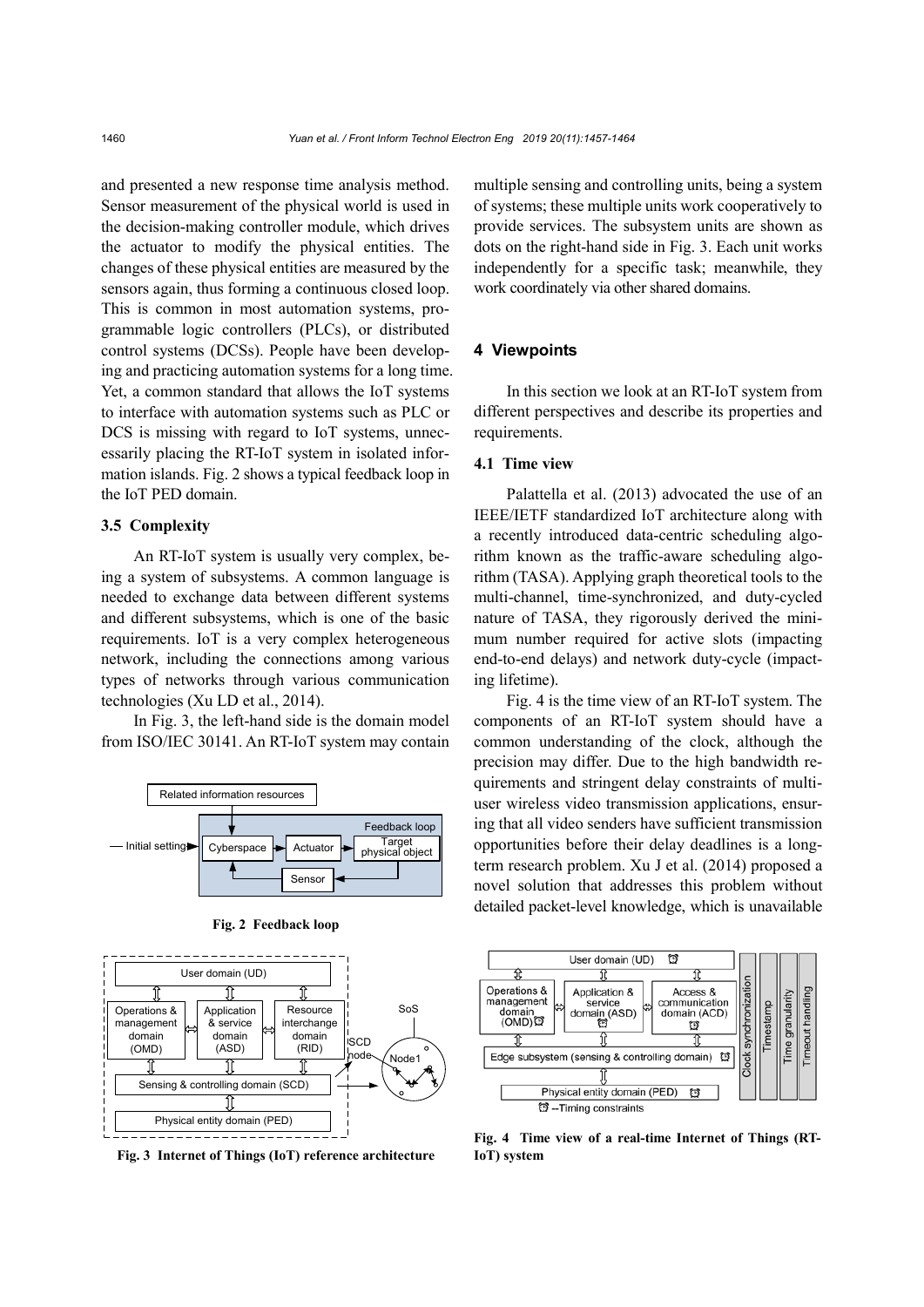at resource allocation time (i.e., prior to the actual compression and transmission). Instead, the authors translated the transmission delay deadlines of each sender's video packets into a monotonically decreasing weight distribution within the considered time horizon. Higher weights were assigned to the slots that had higher probabilities of deadline-abiding delivery.

#### 4.1.1 Clock synchronization

In an RT-IoT system, all functional components must have a clock. The clocks are synchronized to a single master clock. The master clock may or may not be synchronized to the global standard time. There may be different synchronicity and/or drifting rates among different clocks, and the whole system meets the timing constraints.

## 4.1.2 Timestamp

Any task of an RT-IoT system is likely to be under strict timing constraints, so it is necessary to specify the time of completion of each step in the process, such as sensing, control, transmission, and computing. Therefore, a timestamp mark is needed in the output results of each unit to clarify the processing of each step. This is a necessary condition for realizing the RT-IoT system.

#### 4.1.3 Time granularity

Different IoT systems can have different time granularity. A driverless car must react to external events in microseconds, whereas a smart building adjusts room temperature in minutes. Within an RT-IoT system, the actuator may act in milliseconds, but the self-diagnostics routine needs to run intermittently in the background.

#### 4.1.4 Timeout handling

While an RT-IoT system must finish all tasks by the deadlines, often than not, a task might miss the deadline. One major feature of a real-time system is its component handling timeouts. The results can be rolling back the modification, opening a relieving valve, rebooting the system, etc.

## **4.2 Communication view**

Li et al. (2018) reviewed the state of the art of the fifth-generation (5G) IoT, key enabling technologies, and main research trends and challenges in 5G IoT. Deterministic communication is essential for providing real-time support. Of the networks in an IoT system, field-level networks are usually fieldbuses and usually provide hard real-time support. Soft real-time support is expected at the administrative level. IETF 6TiSCH (Richardson et al., 1997; Salman et al., 2010; Thubert et al., 2013) provides a set of link layer interfaces to the higher IPv6 layer to support the time-slotted medium access control (MAC) layer, which reduces collisions, saves energy, and enables deterministic industrial applications. Devices will require intelligent routing protocols achieve intelligent device-to-device (D2D) communication. Bello and Zeadally (2016) and Jung and Lee (2017) presented an overview of how intelligent D2D communication can be achieved in IoT.

Fig. 5 is the communication view of an RT-IoT system. The networks at the proximity network layer are usually fieldbuses. The networks at the access network, service network, and user network layers may or may not provide real-time support. As technology develops, we see more deterministic networks being deployed there. The network traffic must be managed so that all traffic flows smoothly. There is no blocking for time-sensitive data. Real-time data must be delivered before it expires. Network redundancy is the means to provide guaranteed data delivery. Data must be prioritized and treated differently by the network. High priority data gets transmitted earlier and faster for high priority tasks.

#### **4.3 Control view**

Fig. 6 is the control view of an RT-IoT system. An RT-IoT system has stricter security requirements than a general IoT system, especially physical safety. The reliability of terminals in RT-IoT is the foundation of system reliability. Many terminals have been in a state of unmanned monitoring for a long time. Many devices are in a bad environment, including high temperature, coldness, poor ventilation, damp, strong electromagnetic interference, and power input interference. In the design process, to ensure that the terminal can faithfully execute the instruction of the system, the reliability of the terminal itself should be guaranteed. At the same time, it has strong adaptability to the environment and interference. Due to the simultaneous existence of certainty and uncertainty in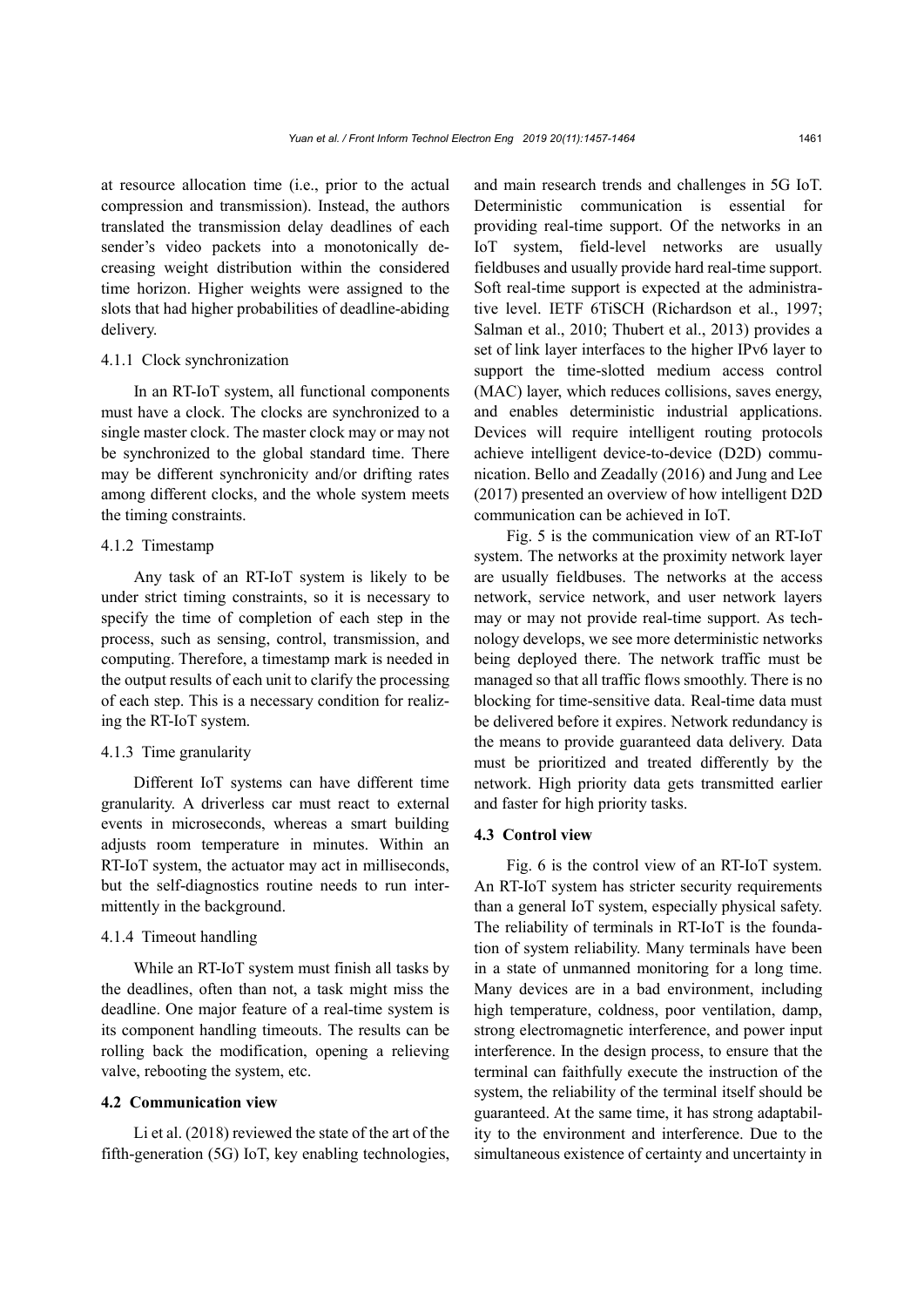the process of interaction with the physical environment, the traditional deterministic control mode and feedback control mode exist in the IOT control system. The ability of a control system or its components to continue to perform their essential functions when errors and failures occur is required. In the feedback control of RT-IoT, due to the influence of external environment interference, system errors, etc., the processing and communication data may produce some errors. The system needs to be inclusive of these errors, ensuring that the system can be operated in the correct logic within a certain range of errors.



**Fig. 5 Communication view of a real-time Internet of Things (RT-IoT) system**



**Fig. 6 Control view of a real-time Internet of Things (RT-IoT) system**

#### **4.4 Computation view**

Fig. 7 is the computation view of an RT-IoT system. Most RT-IoT systems are implemented using a set of periodic (e.g., fixed temporal septation between consecutive instances) or sporadic (e.g., the tasks that can make an execution request at any time, but with a minimum inter-invocation interval) tasks (Mok, 1983; Buttazzo, 2008).



**Fig. 7 Computation view of a real-time Internet of Things (RT-IoT) system**

For instance, a sensor management task that monitors the conveyor belt in a manufacturing system needs to be periodic, but the tasks that monitor the arrival of automated cars at traffic intersections are sporadic. Application tasks in the RT-IoT nodes are often designed based on Liu and Layland's model (Liu and Layland, 1973; Davis, 2014). The computation tasks in an RT-IoT system are real-time tasks. Li et al. (2014) proposed a three-layer quality of service (QoS) scheduling model for service-oriented IoT.

#### 4.4.1 Real-time task model

A real-time task is modeled with different parameters, including computation time, period, deadline, and sometimes start time.

#### 4.4.2 Real-time operating systems

Other than very simple ones, most of the embedded systems employ real-time operating systems, which are equivalent to Windows or Linux, but smaller, and provide more real-time support. Realtime operating systems will play an important role in any RT-IoT system.

## 4.4.3 Real-time databases

As systems grow, data management becomes a bigger challenge. Real-time databases are designed for real-time applications.

## 4.4.4 Task scheduling and resource management

A set of real-time tasks must be scheduled in a way that none will miss deadlines. Real-time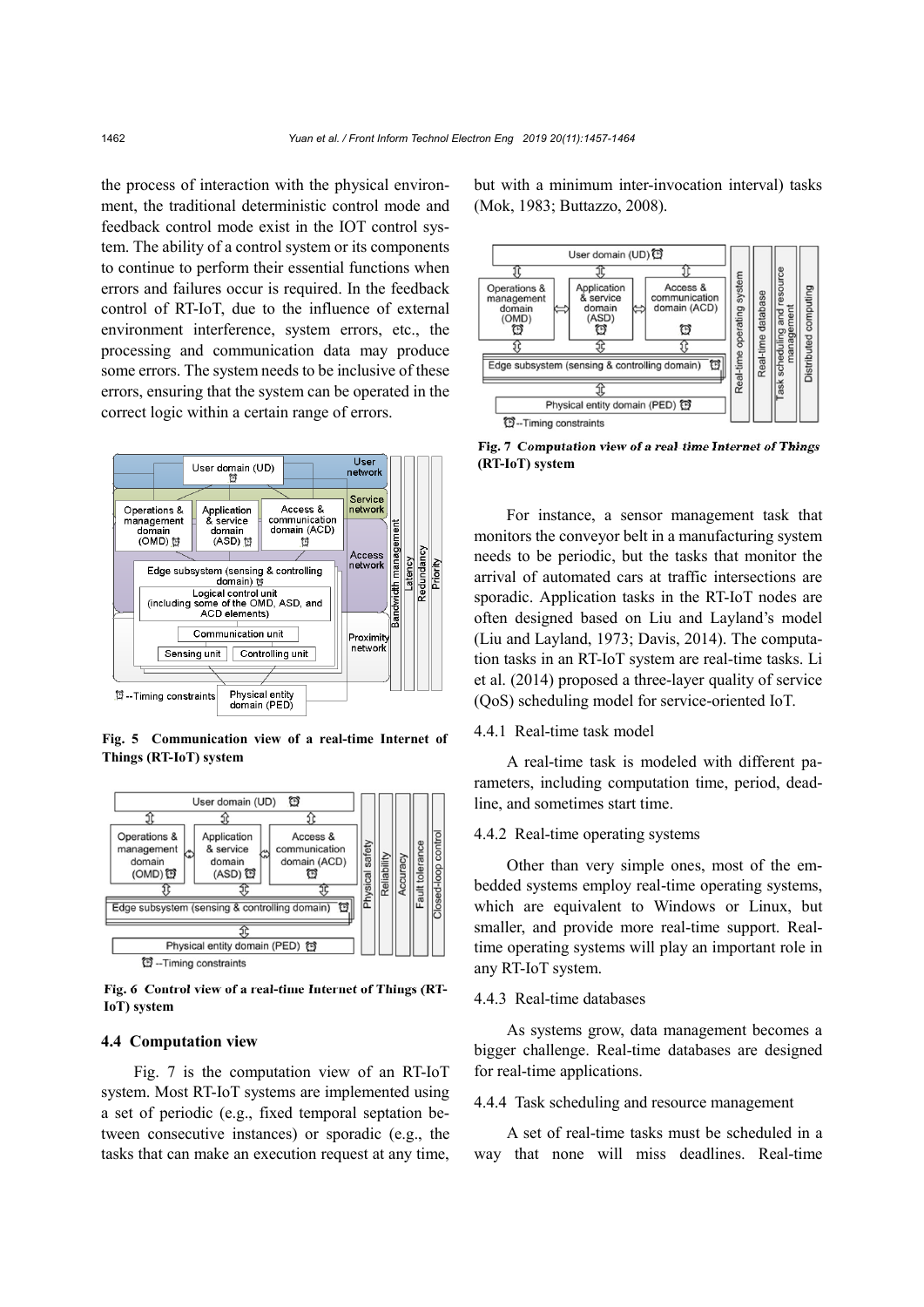scheduling involves single-CPU and multi-CPU, and is over networks. Shared resources complicate the scheduling problem. Real-time task and scheduling have been studied extensively. Transactional realtime tasks are often encountered in an RT-IoT system.

## 4.4.5 Distributed computation

As a system of systems, an RT-IoT system must coordinate the timing constraints among distributed components. The operating system, database, scheduling, etc. need to be adjusted accordingly.

# **5 Challenges in implementing an IoT system as a real-time application**

Implementing a real-time system is challenging. Conventional software needs only to make sure it is functionally correct. A real-time software system must also complete its tasks in a timely manner according to the system's latency requirements; it must be developed with timing constraints considered in the initial stage. Because some developers of an IoT system usually do not have background training about real-time systems, they build it as a conventional computer system. When it comes to timing constraints, it is simply hoped that the computer runs fast enough, or when a critical task is ready the task instructions better get hold of the CPU. To make matters worse, current IoT guides, including the IoT-RA, rarely involve the real-time aspects. An IoT system developed under the guidance of the IoT-RA will have difficulty in guaranteeing timely completion of its tasks.

We give a real-world example. A Chinese company has implemented an IoT system for electric car charging stations. After arriving at a charging station, the driver swipes his/her credit card to prepay for a desired charging time. After prepaying, the outlet is enabled and the driver starts the charging. When the time is up, the outlet is turned off. The billing system runs in the cloud. Unfortunately, in the system implementation the charge control algorithm also runs in the cloud. When the charge time is up, a command from the cloud will turn the outlet off. Because the Internet is not real-time or has a long time delay due to Internet traffic congestion, sometimes the command from the cloud to the outlet is delayed or lost, giving the driver additional free charging time. Functionally, the IoT system is correct. The design is flawed and thus not able to guarantee real-time processing. A correct design can embed the total charging time in the command that turns the outlet on and let the outlet turn off by itself when the prepaid charging time is reached. This insight cannot be learned in most IoT implementation guidelines. Putting in other words, the vendor of the flawed IoT system could have legitimately claimed that it is implemented under the guidance of the IoT-RA.

The problem does not stop here. The IoT-RA is the result of studying IoT use cases. The documents of IoT use cases collected do not pay much attention to real-time systems. As far as we know, there is almost no serious time constraint.

## **6 Conclusions**

We discussed mainly the real-time issue of the IoT system. First, we described the basic concepts of a real-time system and IoT, and then put forward the concept of RT-IoT and listed the basic elements. The challenge of IoT as a real-time system and the necessity of its framework have been analyzed, and the state of the art on the real-time property of IoT has been introduced. The RT-IoT emphasizes the time constraints in its implementation. In the RT-IoT, it is possible to put forward specific time constraints for each unit (domain or subsystem). Therefore, when designing and implementing the RT-IoT system, relevant time factors need to be considered.

#### **Compliance with ethics guidelines**

Bo YUAN, De-ji CHEN, Dong-mei XU, and Ming CHEN declare that they have no conflict of interest.

#### **References**

- Abdelsamea MHA, Zorkany M, Abdelkader N, 2016. Real time operating systems for the Internet of Things, vision, architecture and research directions. World Symp on Computer Applications & Research, p.72-77. https://doi.org/10.1109/WSCAR.2016.21
- Bello O, Zeadally S, 2016. Intelligent device-to-device communication in the Internet of Things. *IEEE Syst J*, 10(3): 1172-1182.

https://doi.org/10.1109/JSYST.2014.2298837

Buttazzo GC, 2008. Hard Real-Time Computing Systems: Predictable Scheduling Algorithms and Applications.